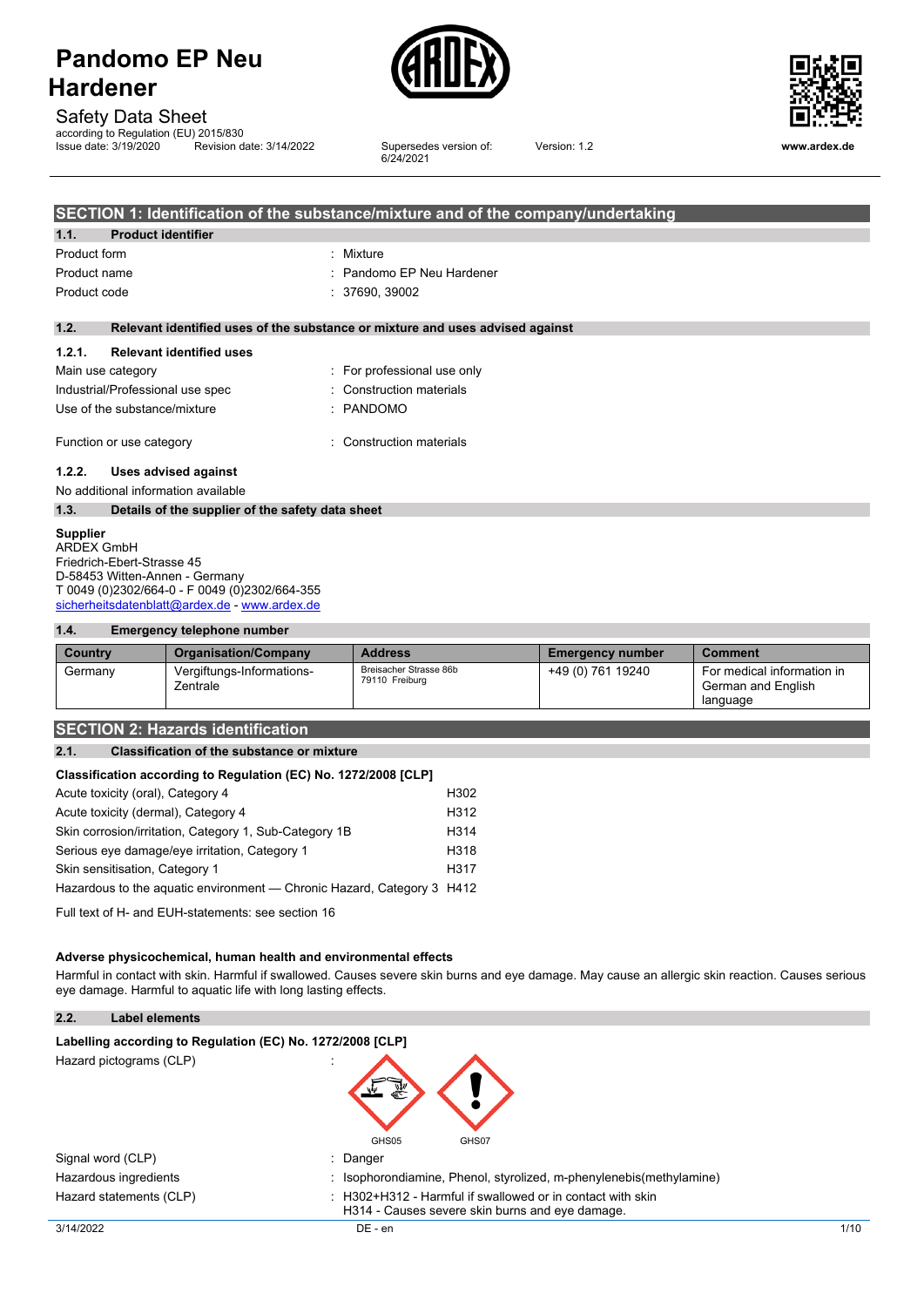Safety Data Sheet

according to Regulation (EU) 2015/830

|                                | H317 - May cause an allergic skin reaction.<br>H412 - Harmful to aguatic life with long lasting effects.                                                                                                                                                                                                                                                                                                                                                                                                                                   |
|--------------------------------|--------------------------------------------------------------------------------------------------------------------------------------------------------------------------------------------------------------------------------------------------------------------------------------------------------------------------------------------------------------------------------------------------------------------------------------------------------------------------------------------------------------------------------------------|
| Precautionary statements (CLP) | : P102 - Keep out of reach of children.<br>P261 - Avoid breathing dust, fume, gas, mist, spray, vapours.<br>P280 - Wear protective gloves, eve protection.<br>P304+P340 - IF INHALED: Remove person to fresh air and keep comfortable for breathing.<br>P303+P361+P353 - IF ON SKIN (or hair): Take off immediately all contaminated clothing.<br>Rinse skin with water or shower.<br>P305+P351+P338 - IF IN EYES: Rinse cautiously with water for several minutes. Remove<br>contact lenses, if present and easy to do. Continue rinsing. |
| EUH-statements                 | $\pm$ EUH205 - Contains epoxy constituents. May produce an allergic reaction.                                                                                                                                                                                                                                                                                                                                                                                                                                                              |
| Extra phrases                  | : Dispose of contents/container in accordance with regional/national/international/local<br>regulations.                                                                                                                                                                                                                                                                                                                                                                                                                                   |

**Labelling according to Directive 67/548/EEC or 1999/45/EC**

#### **2.3. Other hazards**

Contains no PBT/vPvB substances ≥ 0.1% assessed in accordance with REACH Annex XIII

## **SECTION 3: Composition/information on ingredients**

## **3.1. Substances**

Not applicable

## **3.2. Mixtures**

| <b>Name</b>                 | <b>Product identifier</b>                                                                               | $\frac{9}{6}$ | <b>Classification according to</b><br><b>Regulation (EC) No.</b><br>1272/2008 [CLP]                                                                      |
|-----------------------------|---------------------------------------------------------------------------------------------------------|---------------|----------------------------------------------------------------------------------------------------------------------------------------------------------|
| Isophorondiamine            | (CAS-No.) 2855-13-2<br>(EC-No.) 220-666-8<br>(EC Index-No.) 612-067-00-9<br>(REACH-no) 01-2119514687-32 | $76 - 95$     | Skin Sens. 1, H317<br>Acute Tox. 4 (Dermal), H312<br>Acute Tox. 4 (Oral), H302<br>Skin Corr. 1B, H314<br>Eye Dam. 1, H318<br>Aquatic Chronic 3, H412     |
| Phenol, styrolized          | (CAS-No.) 61788-44-1<br>(EC-No.) 262-975-0<br>(REACH-no) 01-2119980970-27                               | $6 - 15$      | Skin Irrit. 2, H315<br>Skin Sens. 1A, H317<br>Aquatic Acute 1, H400<br>Aquatic Chronic 2, H411                                                           |
| m-phenylenebis(methylamine) | (CAS-No.) 1477-55-0<br>(EC-No.) 216-032-5<br>(REACH-no) 01-2119480150-50                                | $2,6 - 7,5$   | Acute Tox. 4 (Oral), H302<br>Acute Tox. 4 (Inhalation), H332<br>Skin Corr. 1, H314<br>Eye Dam. 1, H318<br>Skin Sens. 1B, H317<br>Aquatic Chronic 3, H412 |
| salicylic acid              | (CAS-No.) 69-72-7<br>(EC-No.) 200-712-3<br>(EC Index-No.) 607-732-00-5<br>(REACH-no) 01-2119486984-17   | $0.2 - 7.5$   | Acute Tox. 4 (Oral), H302<br>Eye Dam. 1, H318<br>Repr. 2, H361d                                                                                          |

## Full text of H- and EUH-statements: see section 16

| <b>SECTION 4: First aid measures</b>                                |                                                                                                                                                                                   |
|---------------------------------------------------------------------|-----------------------------------------------------------------------------------------------------------------------------------------------------------------------------------|
| 4.1.<br><b>Description of first aid measures</b>                    |                                                                                                                                                                                   |
| First-aid measures after inhalation                                 | : Move to fresh air. If symptoms persist call a doctor.                                                                                                                           |
| First-aid measures after skin contact                               | : Wash skin with plenty of water. Take off contaminated clothing. If skin irritation or rash occurs:<br>Get medical advice/attention.                                             |
| First-aid measures after eye contact                                | Rinse cautiously with water for several minutes. Remove contact lenses, if present and easy to<br>do. Continue rinsing. If eye irritation persists: Get medical advice/attention. |
| First-aid measures after ingestion                                  | : Rinse mouth. Get medical advice/attention. Call a poison center or a doctor if you feel unwell.                                                                                 |
| 4.2.<br>Most important symptoms and effects, both acute and delayed |                                                                                                                                                                                   |
| Symptoms/effects after inhalation                                   | : None reasonably foreseeable.                                                                                                                                                    |
| Symptoms/effects after skin contact                                 | : Irritation. May cause an allergic skin reaction.                                                                                                                                |
| Symptoms/effects after eye contact                                  | : Severe eye irritation.                                                                                                                                                          |
| Symptoms/effects after ingestion                                    | : Irritating to the respiratory system and mucous membranes.                                                                                                                      |
| 4.3.                                                                | Indication of any immediate medical attention and special treatment needed                                                                                                        |
|                                                                     |                                                                                                                                                                                   |

Treat symptomatically.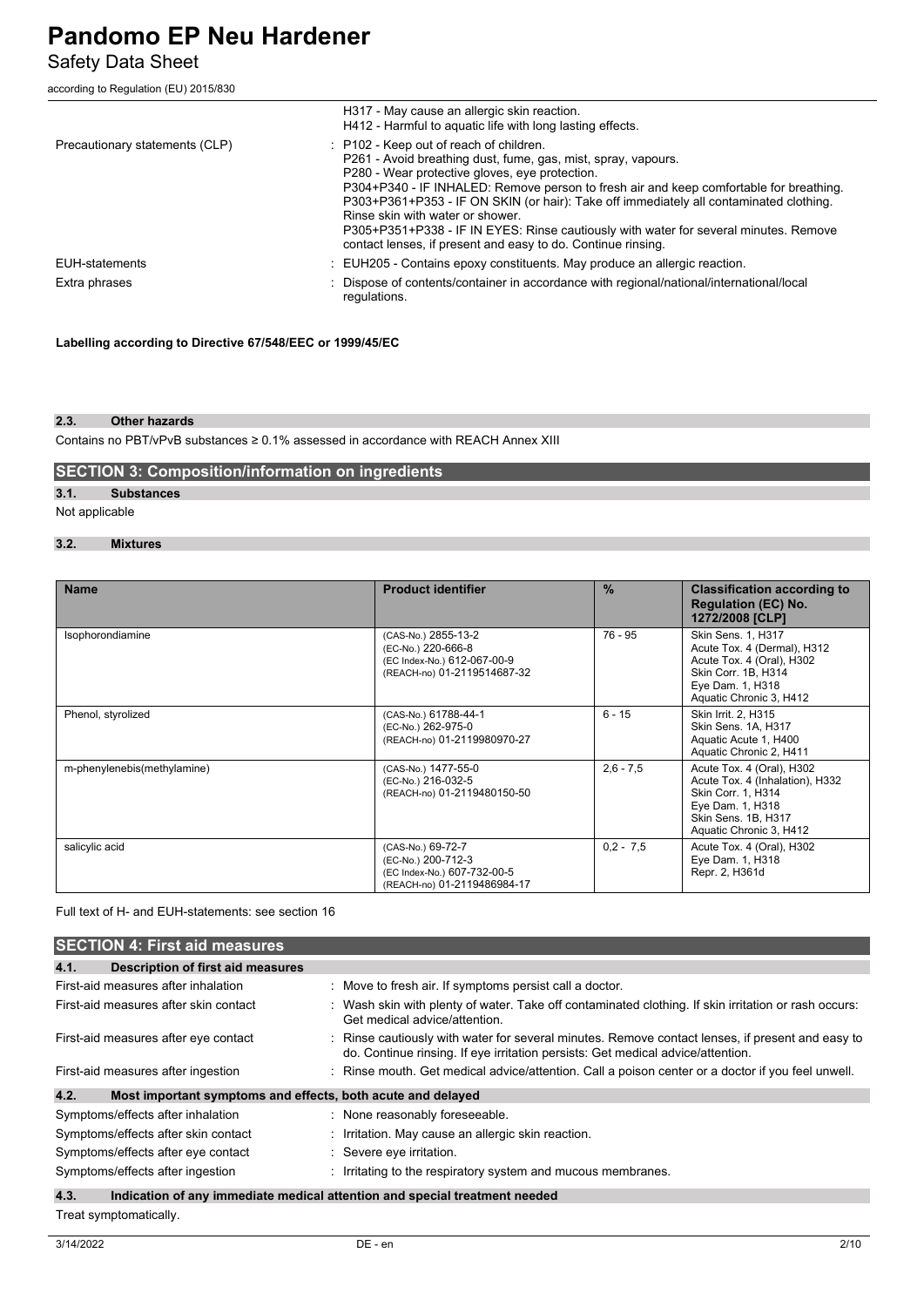Safety Data Sheet

according to Regulation (EU) 2015/830

| iccording to Regulation (EU) 2015/830                       |                                      |                                                       |                                                                                                                                                           |                                                                                                                                                                                                |  |
|-------------------------------------------------------------|--------------------------------------|-------------------------------------------------------|-----------------------------------------------------------------------------------------------------------------------------------------------------------|------------------------------------------------------------------------------------------------------------------------------------------------------------------------------------------------|--|
| <b>SECTION 5: Firefighting measures</b>                     |                                      |                                                       |                                                                                                                                                           |                                                                                                                                                                                                |  |
| 5.1.                                                        | <b>Extinguishing media</b>           |                                                       |                                                                                                                                                           |                                                                                                                                                                                                |  |
| Suitable extinguishing media                                |                                      |                                                       | : Water spray. Dry powder. Foam. Carbon dioxide.                                                                                                          |                                                                                                                                                                                                |  |
| Unsuitable extinguishing media                              |                                      |                                                       | None.                                                                                                                                                     |                                                                                                                                                                                                |  |
| 5.2.                                                        |                                      | Special hazards arising from the substance or mixture |                                                                                                                                                           |                                                                                                                                                                                                |  |
| Fire hazard                                                 |                                      |                                                       | : Heat may cause pressure rise with explosion of tanks/drums.                                                                                             |                                                                                                                                                                                                |  |
| Hazardous decomposition products in case of<br>fire         |                                      |                                                       | Toxic fumes may be released. Carbon dioxide. Carbon monoxide.                                                                                             |                                                                                                                                                                                                |  |
| 5.3.                                                        | <b>Advice for firefighters</b>       |                                                       |                                                                                                                                                           |                                                                                                                                                                                                |  |
| Precautionary measures fire                                 |                                      |                                                       | Evacuate area.                                                                                                                                            |                                                                                                                                                                                                |  |
| Firefighting instructions                                   |                                      |                                                       | drains or water courses.                                                                                                                                  | Contain the extinguishing fluids by bunding. Do not allow run-off from fire-fighting to enter                                                                                                  |  |
| Protection during firefighting                              |                                      |                                                       | apparatus.                                                                                                                                                | Do not enter fire area without proper protective equipment, including respiratory protection. Do<br>not attempt to take action without suitable protective equipment. Self-contained breathing |  |
| <b>SECTION 6: Accidental release measures</b>               |                                      |                                                       |                                                                                                                                                           |                                                                                                                                                                                                |  |
| 6.1.                                                        |                                      |                                                       | Personal precautions, protective equipment and emergency procedures                                                                                       |                                                                                                                                                                                                |  |
| General measures                                            |                                      |                                                       | : Absorb spillage to prevent material damage.                                                                                                             |                                                                                                                                                                                                |  |
|                                                             |                                      |                                                       |                                                                                                                                                           |                                                                                                                                                                                                |  |
| 6.1.1.                                                      | For non-emergency personnel          |                                                       |                                                                                                                                                           |                                                                                                                                                                                                |  |
| Protective equipment                                        |                                      |                                                       | Concerning personal protective equipment to use, see section 8.                                                                                           |                                                                                                                                                                                                |  |
| Emergency procedures                                        |                                      |                                                       |                                                                                                                                                           | Avoid contact with skin and eyes. Avoid breathing dust, fume, mist, gas, vapours, spray.                                                                                                       |  |
| 6.1.2.                                                      | For emergency responders             |                                                       |                                                                                                                                                           |                                                                                                                                                                                                |  |
| Protective equipment                                        |                                      |                                                       | 8: "Exposure controls/personal protection".                                                                                                               | Equip cleanup crew with proper protection. Do not attempt to take action without suitable<br>protective equipment. Protective gloves. Safety glasses. For further information refer to section |  |
| <b>Emergency procedures</b>                                 |                                      |                                                       | Do not allow to enter drains or water courses.                                                                                                            |                                                                                                                                                                                                |  |
| 6.2.                                                        | <b>Environmental precautions</b>     |                                                       |                                                                                                                                                           |                                                                                                                                                                                                |  |
|                                                             |                                      |                                                       | Avoid release to the environment. Prevent entry to sewers and public waters.                                                                              |                                                                                                                                                                                                |  |
|                                                             |                                      |                                                       |                                                                                                                                                           |                                                                                                                                                                                                |  |
| 6.3.                                                        |                                      | Methods and material for containment and cleaning up  |                                                                                                                                                           |                                                                                                                                                                                                |  |
| For containment                                             |                                      |                                                       | Collect spillage.                                                                                                                                         |                                                                                                                                                                                                |  |
| Methods for cleaning up<br>Other information                |                                      |                                                       | Take up liquid spill into absorbent material.<br>Place in a suitable container for disposal in accordance with the waste regulations (see Section<br>13). |                                                                                                                                                                                                |  |
| 6.4.                                                        | <b>Reference to other sections</b>   |                                                       |                                                                                                                                                           |                                                                                                                                                                                                |  |
| See Section 8. For further information refer to section 13. |                                      |                                                       |                                                                                                                                                           |                                                                                                                                                                                                |  |
| <b>SECTION 7: Handling and storage</b>                      |                                      |                                                       |                                                                                                                                                           |                                                                                                                                                                                                |  |
|                                                             |                                      |                                                       |                                                                                                                                                           |                                                                                                                                                                                                |  |
| 7.1.                                                        | <b>Precautions for safe handling</b> |                                                       | See Section 8.                                                                                                                                            |                                                                                                                                                                                                |  |
| Additional hazards when processed                           |                                      |                                                       |                                                                                                                                                           |                                                                                                                                                                                                |  |
| Precautions for safe handling                               |                                      |                                                       | vapours, gas, mist, fume, dust, dust.                                                                                                                     | Avoid contact with skin and eyes. Wear personal protective equipment. Avoid breathing spray,                                                                                                   |  |
| Hygiene measures                                            |                                      |                                                       | after handling the product.                                                                                                                               | Wash contaminated clothing before reuse. Contaminated work clothing should not be allowed<br>out of the workplace. Do not eat, drink or smoke when using this product. Always wash hands       |  |
| 7.2.                                                        |                                      |                                                       | Conditions for safe storage, including any incompatibilities                                                                                              |                                                                                                                                                                                                |  |
| Storage conditions                                          |                                      |                                                       |                                                                                                                                                           | Store in original container. Keep container tightly closed in a cool, well-ventilated place.                                                                                                   |  |
| Incompatible products                                       |                                      |                                                       | oxidizing materials. Strong bases. Strong acids.                                                                                                          |                                                                                                                                                                                                |  |
| Information on mixed storage                                |                                      |                                                       | Keep away from food, drink and animal feeding stuffs.                                                                                                     |                                                                                                                                                                                                |  |
| Storage area                                                |                                      |                                                       | : Keep out of frost.                                                                                                                                      |                                                                                                                                                                                                |  |
| 7.3.                                                        | Specific end use(s)                  |                                                       |                                                                                                                                                           |                                                                                                                                                                                                |  |
| No additional information available.                        |                                      |                                                       |                                                                                                                                                           |                                                                                                                                                                                                |  |
| <b>SECTION 8: Exposure controls/personal protection</b>     |                                      |                                                       |                                                                                                                                                           |                                                                                                                                                                                                |  |
| 8.1.                                                        | <b>Control parameters</b>            |                                                       |                                                                                                                                                           |                                                                                                                                                                                                |  |
|                                                             |                                      |                                                       |                                                                                                                                                           |                                                                                                                                                                                                |  |
| <b>Pandomo EP Neu Hardener</b>                              |                                      |                                                       |                                                                                                                                                           |                                                                                                                                                                                                |  |
| Germany                                                     |                                      | Remark                                                |                                                                                                                                                           | keine Expositionsgrenzwerte bekannt                                                                                                                                                            |  |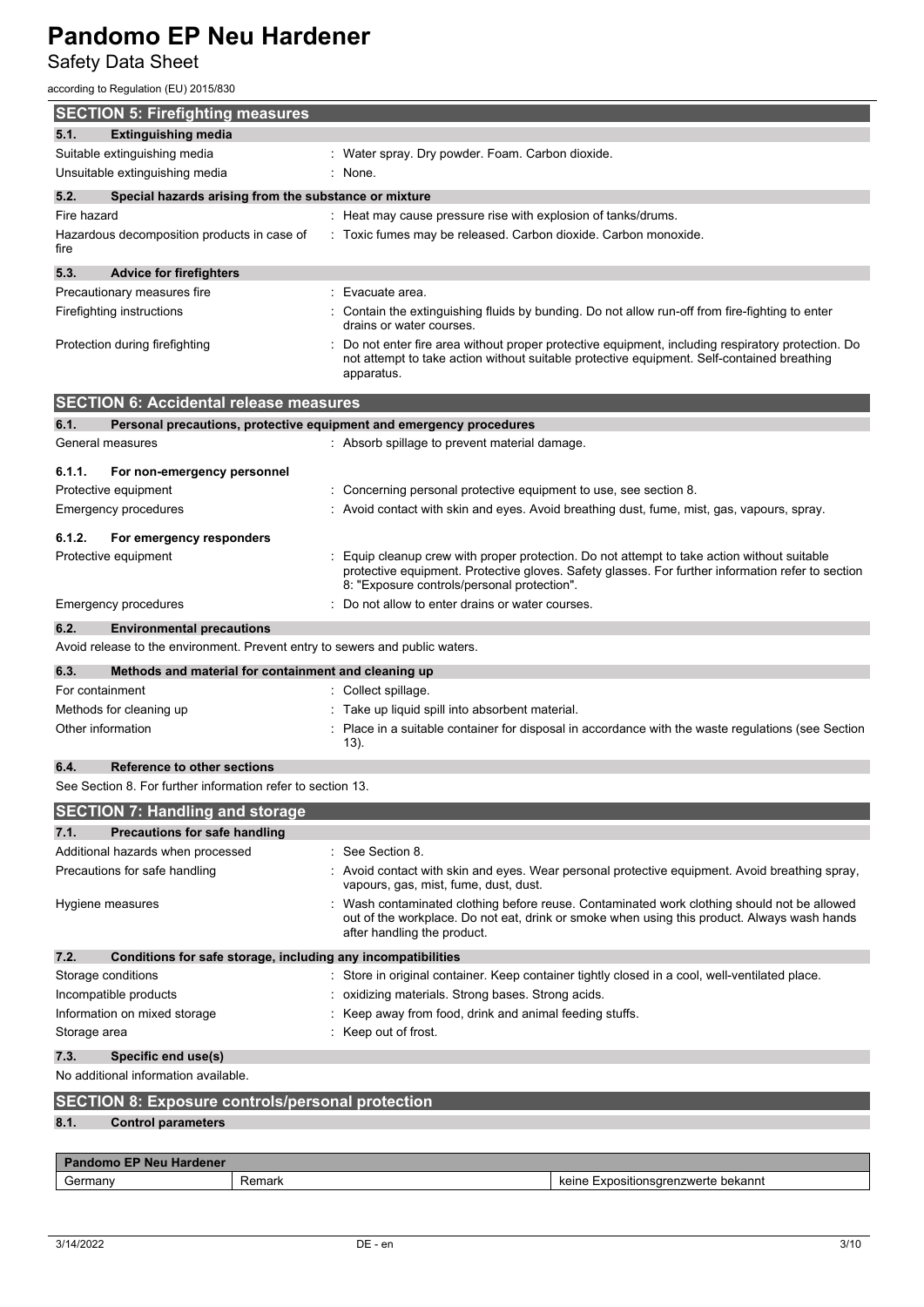Safety Data Sheet

according to Regulation (EU) 2015/830

#### **8.2. Exposure controls**

### **Appropriate engineering controls:**

Ensure good ventilation of the work station.

### **Personal protective equipment:**

Safety glasses. Gloves.

### **Hand protection:**

Protective gloves

| Type              | <b>Material</b>      | Permeation             | Thickness (mm) | Penetration | <b>Standard</b>   |
|-------------------|----------------------|------------------------|----------------|-------------|-------------------|
| Disposable gloves | Nitrile rubber (NBR) | $6$ ( $>$ 480 minutes) | 0.4            |             | <b>EN ISO 374</b> |

#### **Eye protection:**

Safety glasses

| Type           | <b>Field of application</b>                                                                             | <b>Characteristics</b>     | Standard |
|----------------|---------------------------------------------------------------------------------------------------------|----------------------------|----------|
| Safety goggles | Safety goggles recommended<br>during refilling, Wear security<br>glasses which protect from<br>splashes | With side shields, Plastic |          |

#### **Skin and body protection:**

Wear suitable protective clothing

| Type                                                                                                                       | Standard |
|----------------------------------------------------------------------------------------------------------------------------|----------|
| Safety shoes, Skin protection appropriate to the conditions of use<br>should be provided, Long sleeved protective clothing |          |

### **Respiratory protection:**

In case of insufficient ventilation, wear suitable respiratory equipment

| Device      | <b>Filter type</b>  | <b>Condition</b>  | <b>Standard</b> |
|-------------|---------------------|-------------------|-----------------|
| Gas filters | $\mathbf{v}$<br>n i | Vapour protection |                 |



#### **Environmental exposure controls:**

Avoid release to the environment.

| <b>SECTION 9: Physical and chemical properties</b>            |                            |
|---------------------------------------------------------------|----------------------------|
| 9.1.<br>Information on basic physical and chemical properties |                            |
| Physical state                                                | : Liquid                   |
| Appearance                                                    | : Liquid.                  |
| Colour                                                        | : Yellow.                  |
| Odour                                                         | : Amines.                  |
| Odour threshold                                               | : No data available        |
| рH                                                            | : 12.53                    |
| Relative evaporation rate (butylacetate=1)                    | : No data available        |
| Melting point                                                 | : Not applicable           |
| Freezing point                                                | : No data available        |
| Boiling point                                                 | : $\approx$ 100 °C         |
| Flash point                                                   | : $>$ 135 °C               |
| Auto-ignition temperature                                     | : No data available        |
| Decomposition temperature                                     | : No data available        |
| Flammability (solid, gas)                                     | Not applicable             |
| Vapour pressure                                               | : No data available        |
| Relative vapour density at 20 °C                              | No data available          |
| Relative density                                              | No data available<br>÷     |
| Density                                                       | : $0.99$ g/cm <sup>3</sup> |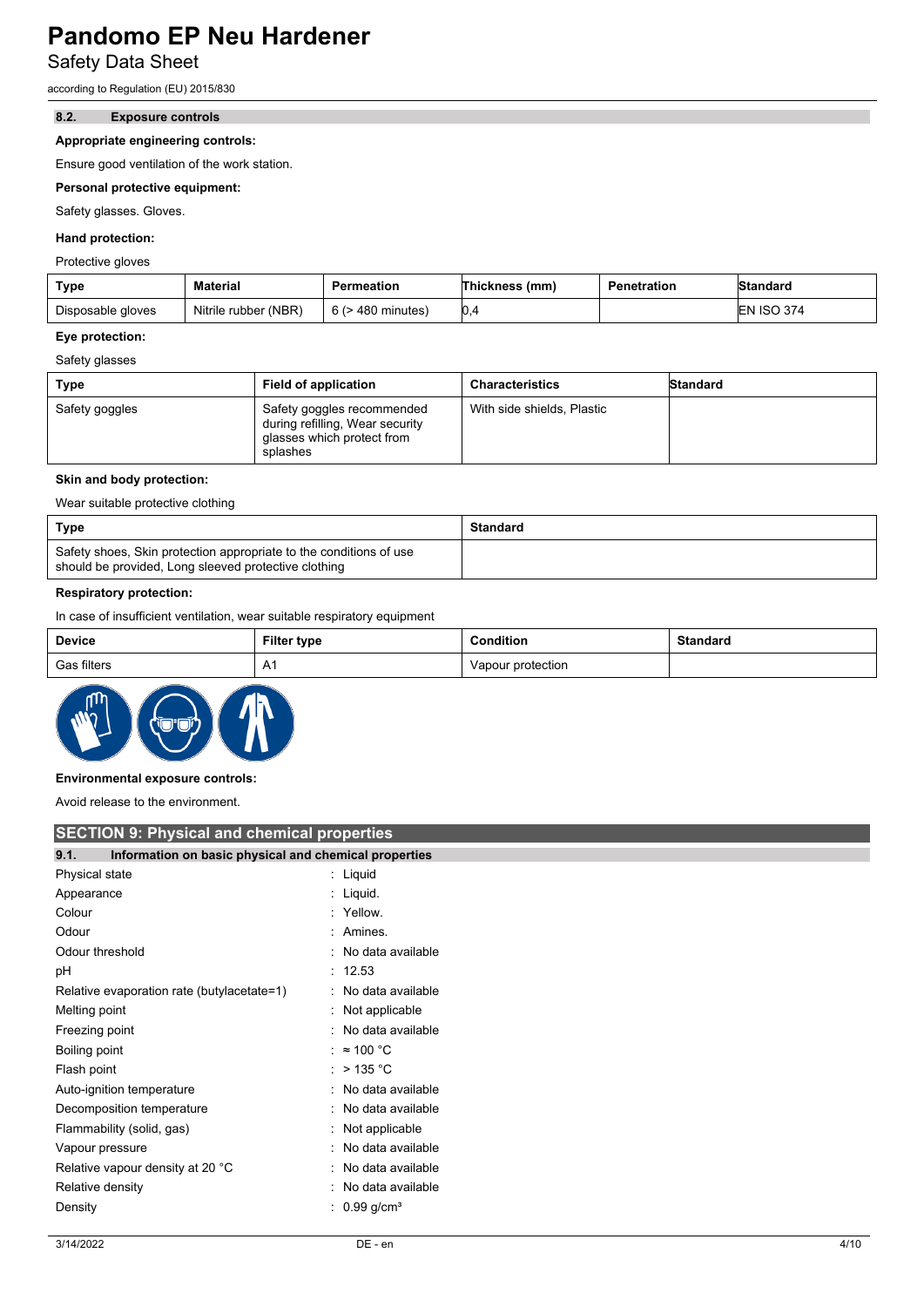## **Pandomo EP Neu Hardener** Safety Data Sheet

according to Regulation (EU) 2015/830

| Solubility                                      | : No data available |
|-------------------------------------------------|---------------------|
| Partition coefficient n-octanol/water (Log Pow) | : No data available |
| Viscosity, kinematic                            | : No data available |
| Viscosity, dynamic                              | : $40 - 80$ cP      |
| <b>Explosive properties</b>                     | : No data available |
| Oxidising properties                            | : No data available |
| <b>Explosive limits</b>                         | : No data available |
|                                                 |                     |

## **9.2. Other information**

## **SECTION 10: Stability and reactivity**

## **10.1. Reactivity**

The product is non-reactive under normal conditions of use, storage and transport.

## **10.2. Chemical stability**

Stable under normal conditions.

## **10.3. Possibility of hazardous reactions**

No dangerous reactions known under normal conditions of use.

## **10.4. Conditions to avoid**

None under recommended storage and handling conditions (see section 7).

#### **10.5. Incompatible materials**

No additional information available

### **10.6. Hazardous decomposition products**

Under normal conditions of storage and use, hazardous decomposition products should not be produced.

| <b>SECTION 11: Toxicological information</b>  |                                                                                                                                               |  |
|-----------------------------------------------|-----------------------------------------------------------------------------------------------------------------------------------------------|--|
| 11.1.<br>Information on toxicological effects |                                                                                                                                               |  |
| Acute toxicity                                | : Harmful if swallowed or in contact with skin. Harmful in contact with skin or if inhaled.                                                   |  |
| ATE CLP (oral)                                | 1098.169 mg/kg bodyweight                                                                                                                     |  |
| ATE CLP (dermal)                              | 1275.362 mg/kg bodyweight                                                                                                                     |  |
| Isophorondiamine (2855-13-2)                  |                                                                                                                                               |  |
| LD50 oral rat                                 | 1030 mg/kg (Equivalent or similar to OECD 401, Rat, Male, Experimental value, Oral, 14<br>day(s))                                             |  |
| LD50 dermal rat                               | > 2000 mg/kg bodyweight (OECD 402: Acute Dermal Toxicity, 24 h, Rat, Male / female,<br>Experimental value, Dermal, 14 day(s))                 |  |
| LC50 Inhalation - Rat                         | > 5.01 mg/l (OECD 403: Acute Inhalation Toxicity, 4 h, Rat, Male / female, Experimental value,<br>Inhalation (aerosol), 14 day(s))            |  |
| salicylic acid (69-72-7)                      |                                                                                                                                               |  |
| LD50 oral rat                                 | 891 mg/kg bodyweight (Equivalent or similar to OECD 401, 14 day(s), Rat, Male, Experimental<br>value, Oral, 14 day(s))                        |  |
| LD50 dermal rat                               | > 2000 mg/kg bodyweight (OECD 402: Acute Dermal Toxicity, 24 h, Rat, Male / female,<br>Experimental value, Dermal, 14 day(s))                 |  |
| LD50 dermal rabbit                            | > 10000 mg/kg (Rabbit, Dermal)                                                                                                                |  |
| Phenol, styrolized (61788-44-1)               |                                                                                                                                               |  |
| LD50 oral rat                                 | > 2000 mg/kg bodyweight (OECD 423: Acute Oral Toxicity - Acute Toxic Class Method, Rat,<br>Female, Experimental value, Oral, 14 day(s))       |  |
| LD50 oral                                     | $\geq$ 2000 mg/kg                                                                                                                             |  |
| LD50 dermal rat                               | > 2000 mg/kg bodyweight (OECD 402: Acute Dermal Toxicity, 24 h, Rat, Male / female,<br>Experimental value, Skin, 14 day(s))                   |  |
| LD50 dermal rabbit                            | > 7940 mg/kg                                                                                                                                  |  |
| LD50 dermal                                   | $\geq$ 2000 mg/kg                                                                                                                             |  |
| LC50 Inhalation - Rat                         | > 4.92 mg/l (OECD 403: Acute Inhalation Toxicity, 4 h, Rat, Male / female, Experimental value,<br>Inhalation (aerosol), $14 \text{ day}(s)$ ) |  |
| m-phenylenebis(methylamine) (1477-55-0)       |                                                                                                                                               |  |
| LD50 oral rat                                 | 930 mg/kg bodyweight (Equivalent or similar to OECD 401, Rat, Male / female, Experimental<br>value, Oral, 14 day(s))                          |  |
| LD50 dermal rat                               | > 3100 mg/kg bodyweight (24 h, Rat, Male / female, Experimental value, Dermal, 14 day(s))                                                     |  |
| LC50 Inhalation - Rat                         | 1.34 mg/l (OECD 403: Acute Inhalation Toxicity, 4 h, Rat, Male / female, Experimental value,<br>Inhalation (aerosol), $14 \text{ day}(s)$ )   |  |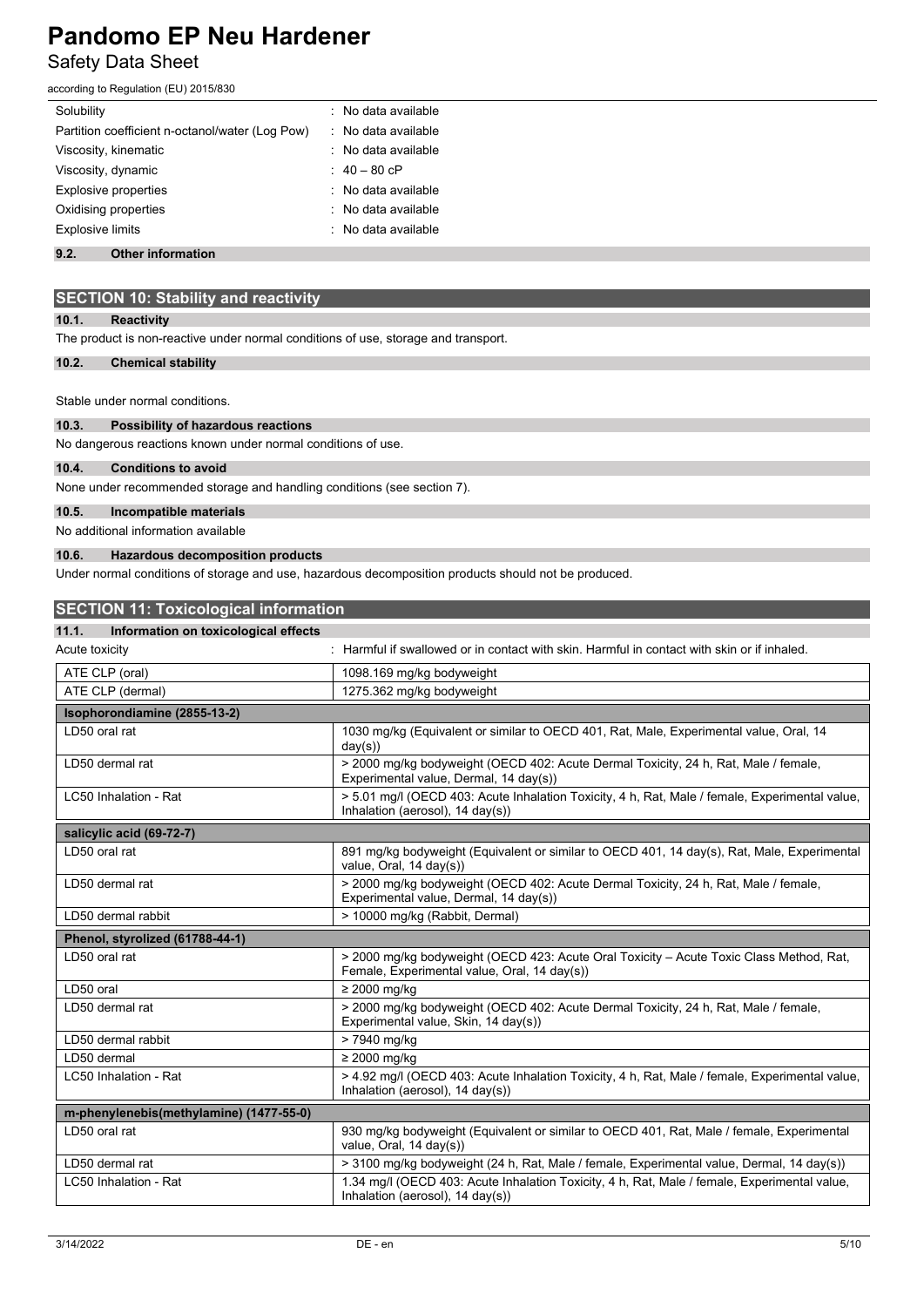## Safety Data Sheet

according to Regulation (EU) 2015/830

| Skin corrosion/irritation         | : Causes severe skin burns.            |  |
|-----------------------------------|----------------------------------------|--|
|                                   | pH: 12.53                              |  |
| Serious eye damage/irritation     | : Causes serious eye damage.           |  |
|                                   | pH: 12.53                              |  |
| Respiratory or skin sensitisation | : May cause an allergic skin reaction. |  |
| Germ cell mutagenicity            | : Not classified                       |  |
| Carcinogenicity                   | : Not classified                       |  |
| Reproductive toxicity             | : Not classified                       |  |
| STOT-single exposure              | : Not classified                       |  |
| STOT-repeated exposure            | : Not classified                       |  |
| Aspiration hazard                 | : Not classified                       |  |

|  | <b>SECTION 12: Ecological information</b> |
|--|-------------------------------------------|
|  |                                           |

| Ζ. | LOXICITY |
|----|----------|
|    |          |

Ecology - general **Example 20** : Harmful to aquatic life with long lasting effects.

| Isophorondiamine (2855-13-2)            |                                                                                                                                                        |  |  |
|-----------------------------------------|--------------------------------------------------------------------------------------------------------------------------------------------------------|--|--|
| LC50 - Fish [1]                         | 110 mg/l (EU Method C.1, 96 h, Leuciscus idus, Semi-static system, Fresh water,<br>Experimental value, Lethal)                                         |  |  |
| EC50 - Crustacea [1]                    | 23 mg/l (OECD 202: Daphnia sp. Acute Immobilisation Test, 48 h, Daphnia magna, Static<br>system, Fresh water, Experimental value, Locomotor effect)    |  |  |
| EC50 72h - Algae [1]                    | 37 mg/l (EU Method C.3, Desmodesmus subspicatus, Static system, Fresh water,<br>Experimental value, Cell numbers)                                      |  |  |
| salicylic acid (69-72-7)                |                                                                                                                                                        |  |  |
| LC50 - Fish [1]                         | 1370 mg/l (Equivalent or similar to OECD 203, 96 h, Pimephales promelas, Flow-through<br>system, Fresh water, Read-across, Lethal)                     |  |  |
| EC50 - Crustacea [1]                    | 870 mg/l (Equivalent or similar to OECD 202, 48 h, Daphnia magna, Static system, Fresh<br>water, Experimental value, Locomotor effect)                 |  |  |
| EC50 72h - Algae [1]                    | > 100 mg/l (OECD 201: Alga, Growth Inhibition Test, Desmodesmus subspicatus,<br>Experimental value)                                                    |  |  |
| Phenol, styrolized (61788-44-1)         |                                                                                                                                                        |  |  |
| LC50 - Fish [1]                         | 5.6 mg/l (96 h, Pisces, Experimental value)                                                                                                            |  |  |
| EC50 - Crustacea [1]                    | 4.6 mg/l (OECD 202: Daphnia sp. Acute Immobilisation Test, 48 h, Daphnia magna, Static<br>system, Fresh water, Experimental value, Locomotor effect)   |  |  |
| EC50 72h - Algae [1]                    | 0.326 mg/l (Algae, Literature study)                                                                                                                   |  |  |
| m-phenylenebis(methylamine) (1477-55-0) |                                                                                                                                                        |  |  |
| LC50 - Fish [1]                         | 87.6 mg/l (OECD 203: Fish, Acute Toxicity Test, 96 h, Oryzias latipes, Semi-static system,<br>Fresh water, Experimental value, Nominal concentration)  |  |  |
| EC50 - Crustacea [1]                    | 15.2 mg/l (OECD 202: Daphnia sp. Acute Immobilisation Test, 48 h, Daphnia magna, Static<br>system, Fresh water, Experimental value, Locomotor effect)  |  |  |
| ErC50 algae                             | 33.3 mg/l (OECD 201: Alga, Growth Inhibition Test, 72 h, Pseudokirchneriella subcapitata,<br>Static system, Experimental value, Nominal concentration) |  |  |

## **12.2. Persistence and degradability**

| Isophorondiamine (2855-13-2)                    |                                                                                          |
|-------------------------------------------------|------------------------------------------------------------------------------------------|
| Persistence and degradability                   | Not readily biodegradable in water.                                                      |
| salicylic acid (69-72-7)                        |                                                                                          |
| Persistence and degradability                   | Readily biodegradable in water.                                                          |
| Biochemical oxygen demand (BOD)                 | 0.95 g $O_2$ /g substance                                                                |
| Chemical oxygen demand (COD)                    | 1.58 g $O_2$ /g substance                                                                |
| ThOD                                            | 1.623 g $O2/g$ substance                                                                 |
| BOD (% of ThOD)                                 | $0.41 - 0.6$                                                                             |
| Phenol, styrolized (61788-44-1)                 |                                                                                          |
| Persistence and degradability                   | Not readily biodegradable in water.                                                      |
| m-phenylenebis(methylamine) (1477-55-0)         |                                                                                          |
| Persistence and degradability                   | Not readily biodegradable in water.                                                      |
| <b>Bioaccumulative potential</b><br>12.3.       |                                                                                          |
| Isophorondiamine (2855-13-2)                    |                                                                                          |
| BCF - Fish [1]                                  | 1.827 - 3.16 (BCFBAF v3.01, Pisces, Estimated value)                                     |
| Partition coefficient n-octanol/water (Log Pow) | 0.99 (Experimental value, OECD 107: Partition Coefficient (n-octanol/water): Shake Flask |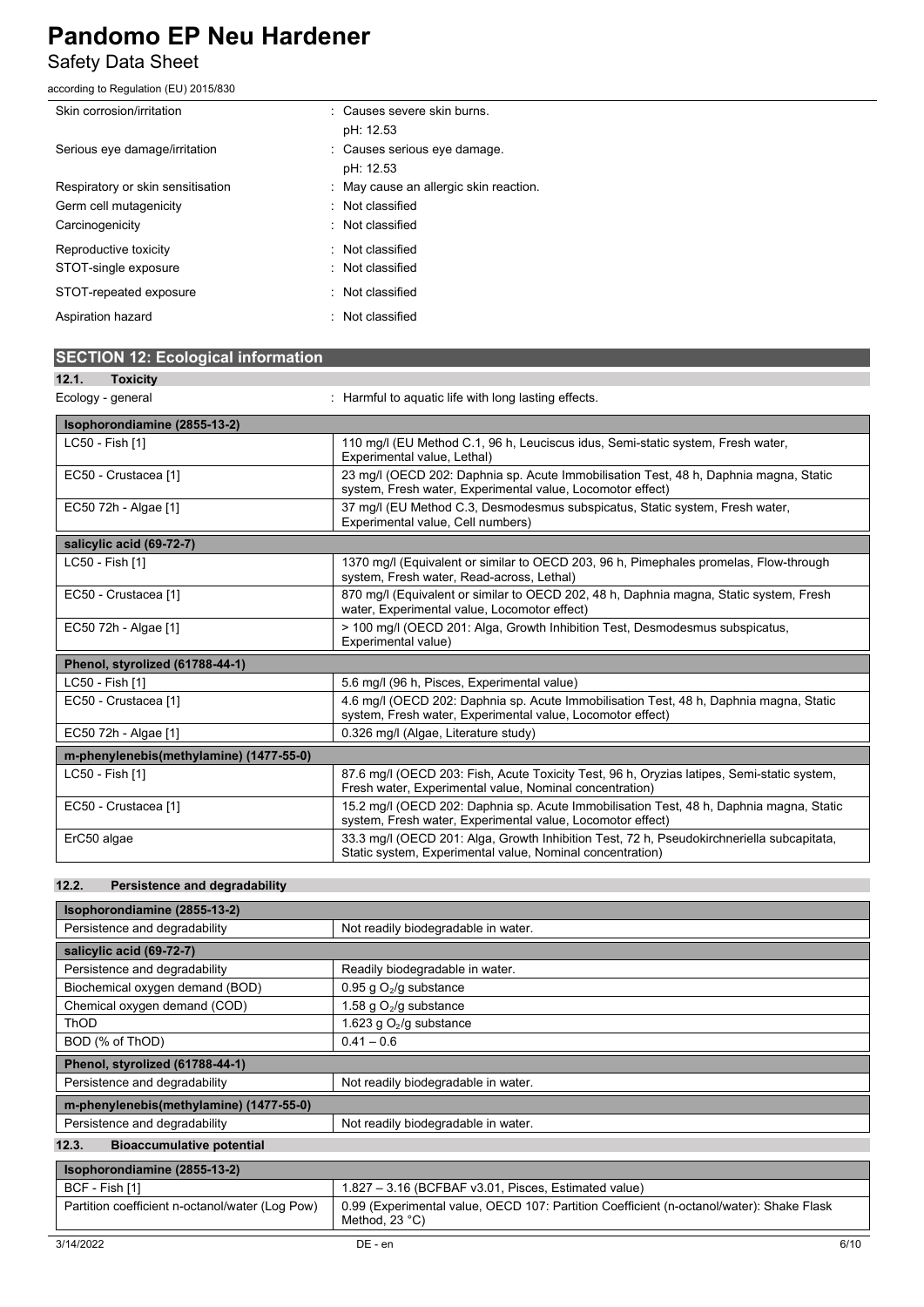Safety Data Sheet

according to Regulation (EU) 2015/830

| Isophorondiamine (2855-13-2)                                  |                                                                                                                                                                                          |  |  |
|---------------------------------------------------------------|------------------------------------------------------------------------------------------------------------------------------------------------------------------------------------------|--|--|
| Bioaccumulative potential                                     | Low potential for bioaccumulation (Log Kow $\leq$ 4).                                                                                                                                    |  |  |
| salicylic acid (69-72-7)                                      |                                                                                                                                                                                          |  |  |
| Partition coefficient n-octanol/water (Log Pow)               | 2.25 (Experimental value, OECD 117: Partition Coefficient (n-octanol/water), HPLC method,<br>25 °C)                                                                                      |  |  |
| Bioaccumulative potential                                     | Low potential for bioaccumulation (Log Kow < 4).                                                                                                                                         |  |  |
| Phenol, styrolized (61788-44-1)                               |                                                                                                                                                                                          |  |  |
| BCF - Fish [1]                                                | 3246 I/kg (BCFBAF v3.01, Pisces, Fresh water, Weight of evidence, Fresh weight)                                                                                                          |  |  |
| Partition coefficient n-octanol/water (Log Pow)               | 3.03 (Experimental value, OECD 117: Partition Coefficient (n-octanol/water), HPLC method,<br>23.6 °C                                                                                     |  |  |
| Bioaccumulative potential                                     | Potential for bioaccumulation (500 $\leq$ BCF $\leq$ 5000).                                                                                                                              |  |  |
| m-phenylenebis(methylamine) (1477-55-0)                       |                                                                                                                                                                                          |  |  |
| Partition coefficient n-octanol/water (Log Pow)               | 0.18 (Experimental value, OECD 107: Partition Coefficient (n-octanol/water): Shake Flask<br>Method, $25^{\circ}$ C)                                                                      |  |  |
| Bioaccumulative potential                                     | Low potential for bioaccumulation (Log Kow $<$ 4).                                                                                                                                       |  |  |
| <b>Mobility in soil</b><br>12.4.                              |                                                                                                                                                                                          |  |  |
| Isophorondiamine (2855-13-2)                                  |                                                                                                                                                                                          |  |  |
| Surface tension                                               | 3470 mN/m (23 °C)                                                                                                                                                                        |  |  |
| Organic Carbon Normalized Adsorption<br>Coefficient (Log Koc) | 2.97 (log Koc, QSAR)                                                                                                                                                                     |  |  |
| Ecology - soil                                                | Low potential for adsorption in soil.                                                                                                                                                    |  |  |
| salicylic acid (69-72-7)                                      |                                                                                                                                                                                          |  |  |
| Organic Carbon Normalized Adsorption<br>Coefficient (Log Koc) | 1.54 (log Koc, OECD 121: Estimation of the Adsorption Coefficient (Koc) on Soil and on<br>Sewage Sludge using High Performance Liquid Chromatography (HPLC), Experimental value,<br>GLP) |  |  |
| Ecology - soil                                                | Highly mobile in soil.                                                                                                                                                                   |  |  |
| Phenol, styrolized (61788-44-1)                               |                                                                                                                                                                                          |  |  |
| Organic Carbon Normalized Adsorption<br>Coefficient (Log Koc) | 3.145 (log Koc, OECD 121: Estimation of the Adsorption Coefficient (Koc) on Soil and on<br>Sewage Sludge using High Performance Liquid Chromatography (HPLC), Experimental value)        |  |  |
| Ecology - soil                                                | Low potential for mobility in soil.                                                                                                                                                      |  |  |
| m-phenylenebis(methylamine) (1477-55-0)                       |                                                                                                                                                                                          |  |  |
| Surface tension                                               | No data available in the literature                                                                                                                                                      |  |  |
| Organic Carbon Normalized Adsorption<br>Coefficient (Log Koc) | 3.11 (log Koc, QSAR)                                                                                                                                                                     |  |  |
| Ecology - soil                                                | Low potential for mobility in soil.                                                                                                                                                      |  |  |
| 12.5.<br><b>Results of PBT and vPvB assessment</b>            |                                                                                                                                                                                          |  |  |
| Component                                                     |                                                                                                                                                                                          |  |  |
| Isophorondiamine (2855-13-2)                                  | This substance/mixture does not meet the PBT criteria of REACH regulation, annex XIII<br>This substance/mixture does not meet the vPvB criteria of REACH regulation, annex XIII          |  |  |
| Phenol, styrolized (61788-44-1)                               | This substance/mixture does not meet the PBT criteria of REACH regulation, annex XIII<br>This substance/mixture does not meet the vPvB criteria of REACH regulation, annex XIII          |  |  |
| m-phenylenebis(methylamine) (1477-55-0)                       | This substance/mixture does not meet the PBT criteria of REACH requlation, annex XIII<br>This substance/mixture does not meet the vPvB criteria of REACH regulation, annex XIII          |  |  |
| salicylic acid (69-72-7)                                      | This substance/mixture does not meet the PBT criteria of REACH regulation, annex XIII<br>This substance/mixture does not meet the vPvB criteria of REACH regulation, annex XIII          |  |  |

## **12.6. Other adverse effects**

| <b>SECTION 13: Disposal considerations</b> |                                                                                                                   |
|--------------------------------------------|-------------------------------------------------------------------------------------------------------------------|
| Waste treatment methods<br>13.1.           |                                                                                                                   |
| Waste treatment methods                    | Dispose of contents/container in accordance with licensed collector's sorting instructions.                       |
| European List of Waste (LoW) code          | 08 04 09 <sup>*</sup> - waste adhesives and sealants containing organic solvents or other dangerous<br>substances |

## **SECTION 14: Transport information**

| In accordance with ADR / IMDG / IATA / ADN / RID |  |  |
|--------------------------------------------------|--|--|
|                                                  |  |  |

| <b>ADR</b>                       | <b>IMDG</b>       | <b>IATA</b>                | <b>ADN</b>        | <b>RID</b>        |
|----------------------------------|-------------------|----------------------------|-------------------|-------------------|
| 14.1.<br>UN number               |                   |                            |                   |                   |
| 2735                             | 2735              | 2735                       | 2735              | 2735              |
| 14.2.<br>UN proper shipping name |                   |                            |                   |                   |
| AMINES, LIQUID,                  | AMINES, LIQUID.   | Amines, liquid, corrosive, | AMINES, LIQUID.   | AMINES, LIQUID,   |
| CORROSIVE, N.O.S.                | CORROSIVE, N.O.S. | n.o.s. (Isophorondiamine)  | CORROSIVE, N.O.S. | CORROSIVE, N.O.S. |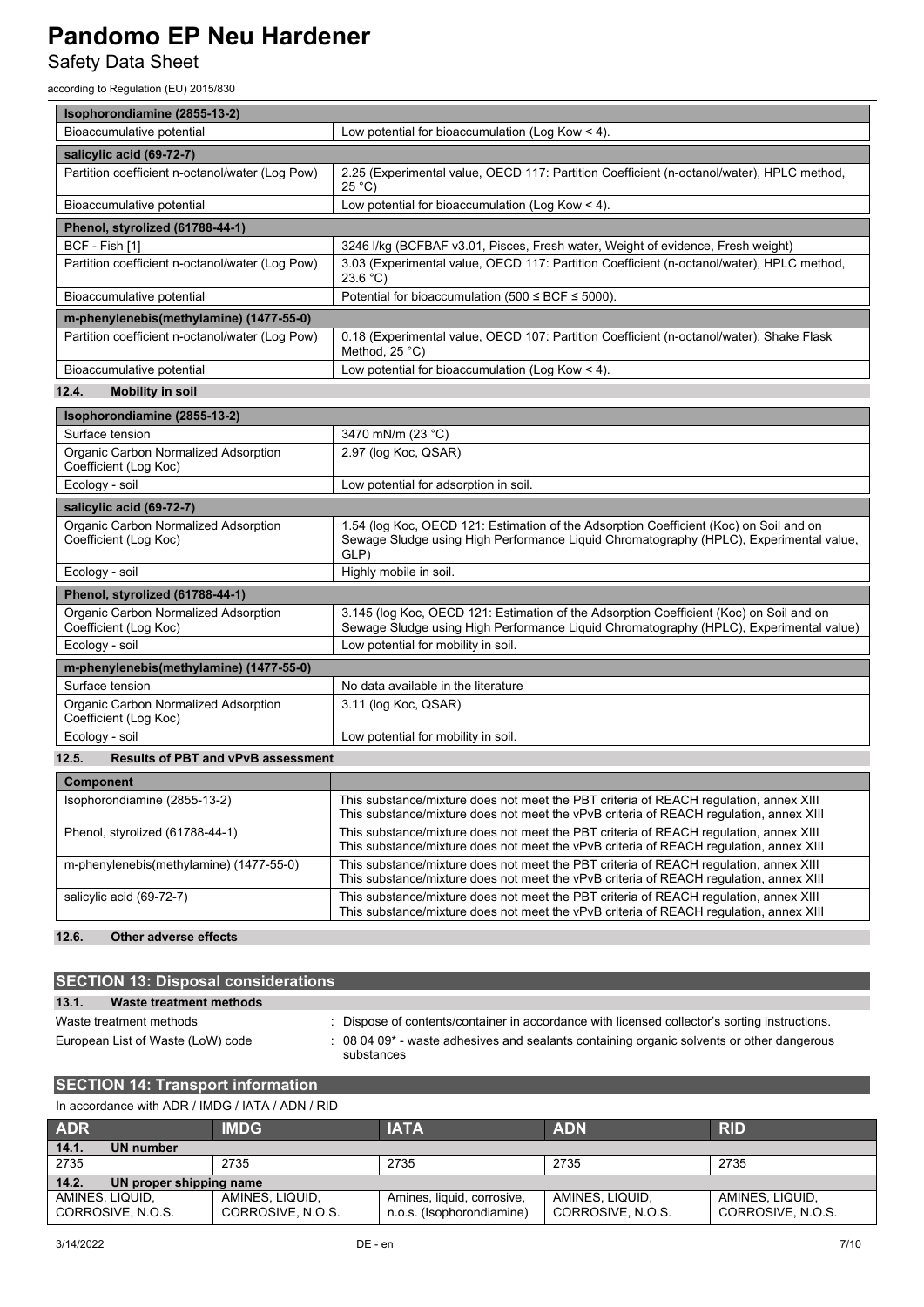Safety Data Sheet

according to Regulation (EU) 2015/830

| <b>ADR</b>                                                                            | <b>IMDG</b>                                                                          | <b>IATA</b>                                                                | <b>ADN</b>                                                                           | <b>RID</b>                                                                    |  |
|---------------------------------------------------------------------------------------|--------------------------------------------------------------------------------------|----------------------------------------------------------------------------|--------------------------------------------------------------------------------------|-------------------------------------------------------------------------------|--|
| (Isophorondiamine)                                                                    | (Isophorondiamine)                                                                   |                                                                            | (Isophorondiamine)                                                                   | (Isophorondiamine)                                                            |  |
| <b>Transport document description</b>                                                 |                                                                                      |                                                                            |                                                                                      |                                                                               |  |
| UN 2735 AMINES,<br>LIQUID, CORROSIVE,<br>N.O.S.<br>(Isophorondiamine), 8, III,<br>(E) | UN 2735 AMINES,<br>LIQUID, CORROSIVE,<br><b>N.O.S.</b><br>(Isophorondiamine), 8, III | UN 2735 Amines, liquid,<br>corrosive, n.o.s.<br>(Isophorondiamine), 8, III | UN 2735 AMINES,<br>LIQUID, CORROSIVE,<br><b>N.O.S.</b><br>(Isophorondiamine), 8, III | UN 2735 AMINES.<br>LIQUID, CORROSIVE,<br>N.O.S.<br>(Isophorondiamine), 8, III |  |
| 14.3.<br><b>Transport hazard class(es)</b>                                            |                                                                                      |                                                                            |                                                                                      |                                                                               |  |
| 8                                                                                     | 8                                                                                    | 8                                                                          | 8                                                                                    | 8                                                                             |  |
|                                                                                       |                                                                                      |                                                                            |                                                                                      |                                                                               |  |
| 14.4.<br><b>Packing group</b>                                                         |                                                                                      |                                                                            |                                                                                      |                                                                               |  |
| Ш                                                                                     | III                                                                                  | III                                                                        | Ш                                                                                    | $\mathbf{III}$                                                                |  |
| 14.5.<br><b>Environmental hazards</b>                                                 |                                                                                      |                                                                            |                                                                                      |                                                                               |  |
| Dangerous for the<br>environment : No                                                 | Dangerous for the<br>environment : No<br>Marine pollutant: No                        | Dangerous for the<br>environment : No                                      | Dangerous for the<br>environment : No                                                | Dangerous for the<br>environment : No                                         |  |
|                                                                                       | No supplementary information available                                               |                                                                            |                                                                                      |                                                                               |  |
| 14.6.<br>Special precautions for user                                                 |                                                                                      |                                                                            |                                                                                      |                                                                               |  |
| - Overland transport                                                                  |                                                                                      |                                                                            |                                                                                      |                                                                               |  |
| Classification code (ADR)                                                             | $\therefore$ C7                                                                      |                                                                            |                                                                                      |                                                                               |  |
| Limited quantities (ADR)                                                              | 5 <sub>l</sub>                                                                       |                                                                            |                                                                                      |                                                                               |  |
| Excepted quantities (ADR)                                                             | E <sub>1</sub>                                                                       |                                                                            |                                                                                      |                                                                               |  |
| Transport category (ADR)                                                              | 3                                                                                    |                                                                            |                                                                                      |                                                                               |  |
| Orange plates                                                                         |                                                                                      |                                                                            |                                                                                      |                                                                               |  |
|                                                                                       |                                                                                      | 80<br>2735                                                                 |                                                                                      |                                                                               |  |
| Tunnel restriction code (ADR)                                                         | $E_{\rm E}$                                                                          |                                                                            |                                                                                      |                                                                               |  |
| - Transport by sea                                                                    |                                                                                      |                                                                            |                                                                                      |                                                                               |  |
| Snecial provisions (IMDG)                                                             | .223.274                                                                             |                                                                            |                                                                                      |                                                                               |  |

| <b>ODECIAL DI UVISIONS (HVILLO)</b>          | . 223.214     |
|----------------------------------------------|---------------|
| Limited quantities (IMDG)                    | : 5 L         |
| EmS-No. (Fire)                               | $: F-A$       |
| EmS-No. (Spillage)                           | $:$ S-B       |
| Segregation (IMDG)                           | : SGG18, SG35 |
| - Air transport                              |               |
| PCA Excepted quantities (IATA)               | $\pm$ E1      |
| PCA Limited quantities (IATA)                | : Y841        |
| PCA limited quantity max net quantity (IATA) | : 1L          |
| PCA max net quantity (IATA)                  | : 5L          |
| - Inland waterway transport                  |               |
| Classification code (ADN)                    | : C7          |
|                                              |               |

| Limited quantities (ADN)  | : 5 L   |
|---------------------------|---------|
| Excepted quantities (ADN) | $E = 1$ |
| - Rail transport          |         |
| Classification code (RID) | : C7    |
| Limited quantities (RID)  | : 5L    |
| Excepted quantities (RID) | $E = 1$ |
| Transport category (RID)  | : 3     |
|                           |         |

**14.7. Transport in bulk according to Annex II of Marpol and the IBC Code**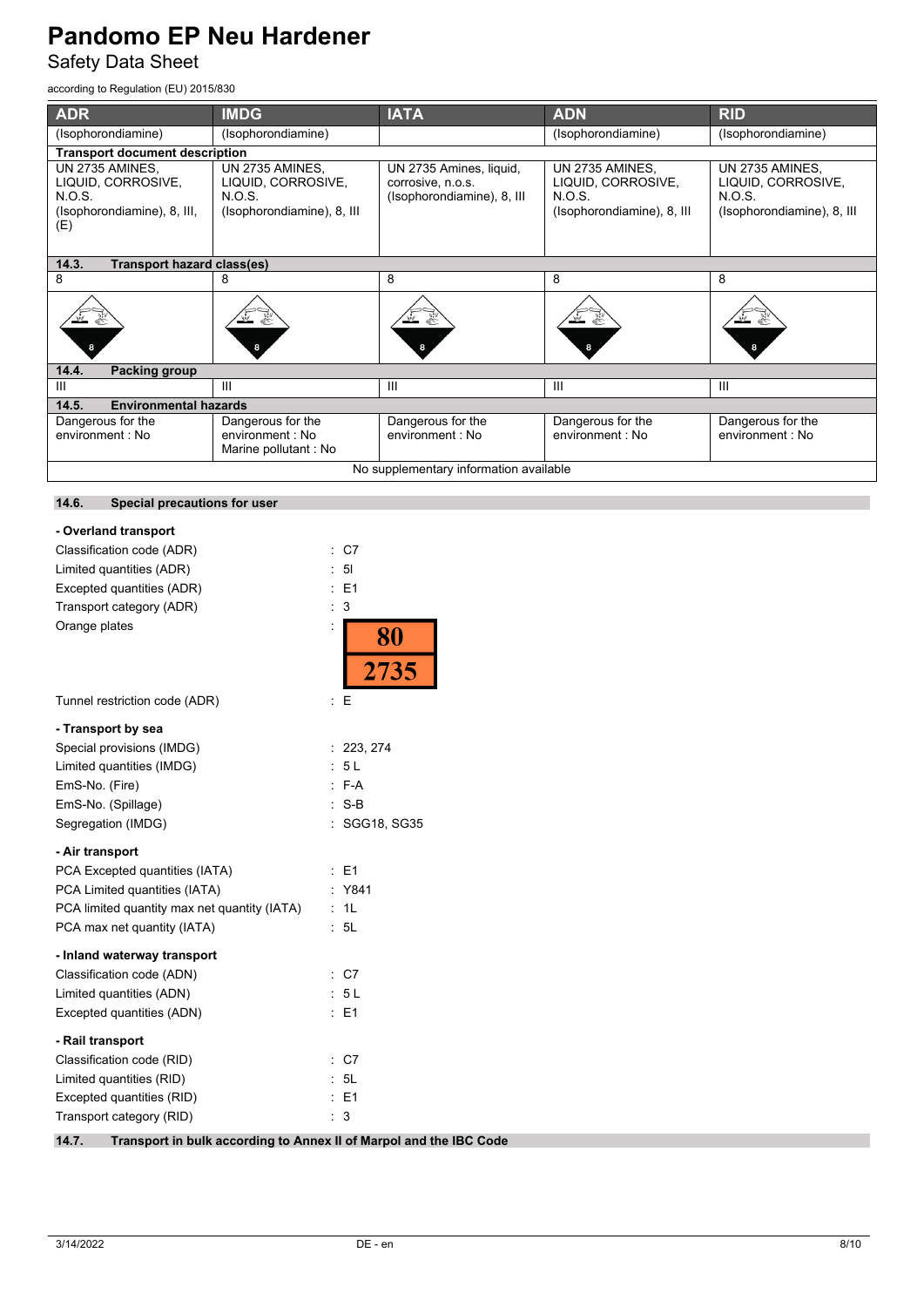Safety Data Sheet

according to Regulation (EU) 2015/830

## **SECTION 15: Regulatory information**

**15.1. Safety, health and environmental regulations/legislation specific for the substance or mixture**

## **15.1.1. EU-Regulations**

Contains no REACH substances with Annex XVII restrictions Contains no substance on the REACH candidate list Contains no REACH Annex XIV substances

Other information, restriction and prohibition regulations : Gemäß ArbmedVV Organisation der Vorsorge "Umgang mit unausgehärteten Epoxidharzen".

#### **15.1.2. National regulations**

#### **Germany**

| Regulatory reference                       | : WGK 2, Significantly hazardous to water (Classification according to AwSV, Annex 1) |
|--------------------------------------------|---------------------------------------------------------------------------------------|
| Storage class (LGK, TRGS 510)              | : LGK 8A - Combustible corrosive substances                                           |
| Hazardous Incident Ordinance (12. BImSchV) | : Is not subject of the 12. BlmSchV (Hazardous Incident Ordinance)                    |
| <b>GISCODE</b>                             | : RE30 - Epoxy resin products, sensitising, total solid                               |

#### **15.2. Chemical safety assessment**

No chemical safety assessment has been carried out

## **SECTION 16: Other information**

Abbreviations and acronyms:

| <b>ADN</b>   | European Agreement concerning the International Carriage of Dangerous Goods by Inland Waterways   |
|--------------|---------------------------------------------------------------------------------------------------|
| <b>ADR</b>   | European Agreement concerning the International Carriage of Dangerous Goods by Road               |
| <b>ATE</b>   | <b>Acute Toxicity Estimate</b>                                                                    |
| <b>BLV</b>   | <b>Biological limit value</b>                                                                     |
| CAS-No.      | <b>Chemical Abstract Service number</b>                                                           |
| <b>CLP</b>   | Classification Labelling Packaging Regulation; Regulation (EC) No 1272/2008                       |
| <b>DMEL</b>  | Derived Minimal Effect level                                                                      |
| <b>DNEL</b>  | Derived-No Effect Level                                                                           |
| <b>EC50</b>  | Median effective concentration                                                                    |
| EC-No.       |                                                                                                   |
|              | European Community number                                                                         |
| EN           | European Standard                                                                                 |
| <b>IATA</b>  | International Air Transport Association                                                           |
| <b>IMDG</b>  | International Maritime Dangerous Goods                                                            |
| <b>LC50</b>  | Median lethal concentration                                                                       |
| LD50         | Median lethal dose                                                                                |
| LOAEL        | Lowest Observed Adverse Effect Level                                                              |
| <b>NOAEC</b> | No-Observed Adverse Effect Concentration                                                          |
| <b>NOAEL</b> | No-Observed Adverse Effect Level                                                                  |
| <b>NOEC</b>  | No-Observed Effect Concentration                                                                  |
| OEL          | Occupational Exposure Limit                                                                       |
| <b>PBT</b>   | Persistent Bioaccumulative Toxic                                                                  |
| PNEC         | <b>Predicted No-Effect Concentration</b>                                                          |
| <b>REACH</b> | Registration, Evaluation, Authorisation and Restriction of Chemicals Regulation (EC) No 1907/2006 |
| <b>RID</b>   | Regulations concerning the International Carriage of Dangerous Goods by Rail                      |
| <b>SDS</b>   | Safety Data Sheet                                                                                 |
| vPvB         | Very Persistent and Very Bioaccumulative                                                          |
| <b>WGK</b>   | <b>Water Hazard Class</b>                                                                         |

## Full text of H- and EUH-statements:

| Acute Tox. 4 (Dermal)     | Acute toxicity (dermal), Category 4                               |  |  |
|---------------------------|-------------------------------------------------------------------|--|--|
| Acute Tox. 4 (Inhalation) | Acute toxicity (inhal.), Category 4                               |  |  |
| Acute Tox. 4 (Oral)       | Acute toxicity (oral), Category 4                                 |  |  |
| Aquatic Acute 1           | Hazardous to the aquatic environment - Acute Hazard, Category 1   |  |  |
| Aquatic Chronic 2         | Hazardous to the aquatic environment - Chronic Hazard, Category 2 |  |  |
| Aquatic Chronic 3         | Hazardous to the aquatic environment — Chronic Hazard, Category 3 |  |  |
| EUH205                    | Contains epoxy constituents. May produce an allergic reaction.    |  |  |